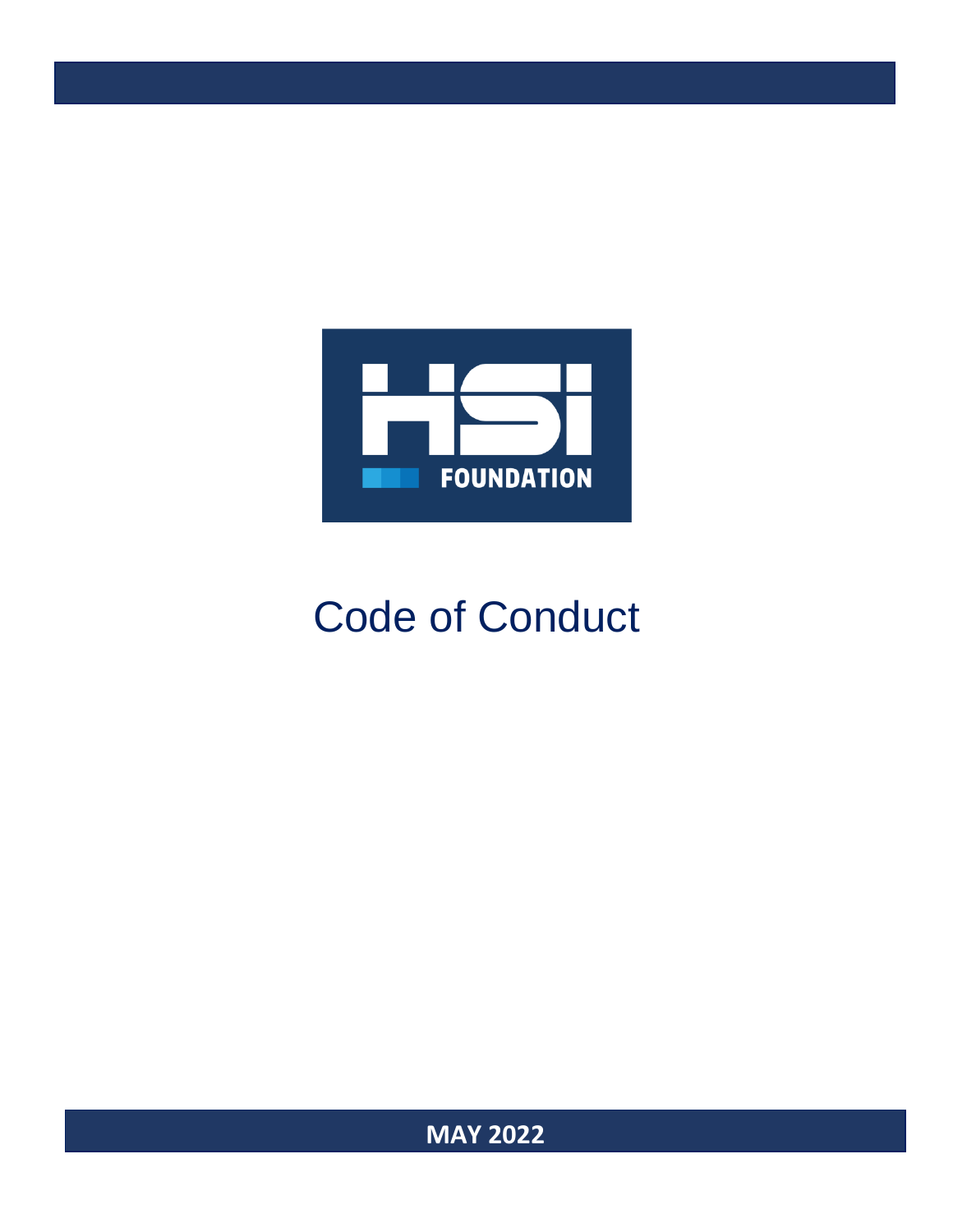# **The HSI Foundation Code of Conduct**

This Code of Conduct (Code) is published to facilitate the HSI Foundation's work, which is carried out in the multi-stakeholder and multisector healthcare environment. It applies to all participants including:

- The HSI Foundation Executive Board, established committees (i.e., the HSI Foundation Standards Board), officers, colleagues, associates, supply chain, consultants, and partner organizations
- If applicable, HSI Foundation Journal Participants, secretariat, committee chairs, committee managers and, working group (WG) convenors, participants, and observers (or any established consensus group under a committee), WG secretaries and project leaders
- Standards participants, delegates, liaisons, experts, and guests

The Code is an obligation for participation in HSI Foundation's scope of work and initiatives within our framework. As participants in HSI Foundation work, we acknowledge the responsibility and value of participating in developing Standards. We therefore adhere to this Code in accordance with the terms below.

#### **Communicating the HSI Foundation Code of Conduct**

To be effective, the HSI Foundation Code of Conduct shall remain visible, and those who choose to participate in any HSI Foundation initiative should align with it and communicate its principles. The following are examples of easy ways to ensure the importance of the Code is regularly emphasized:

• The Code of Conduct and its training program can be included with meeting documentation through a link in the first and subsequent versions of a meeting agenda.

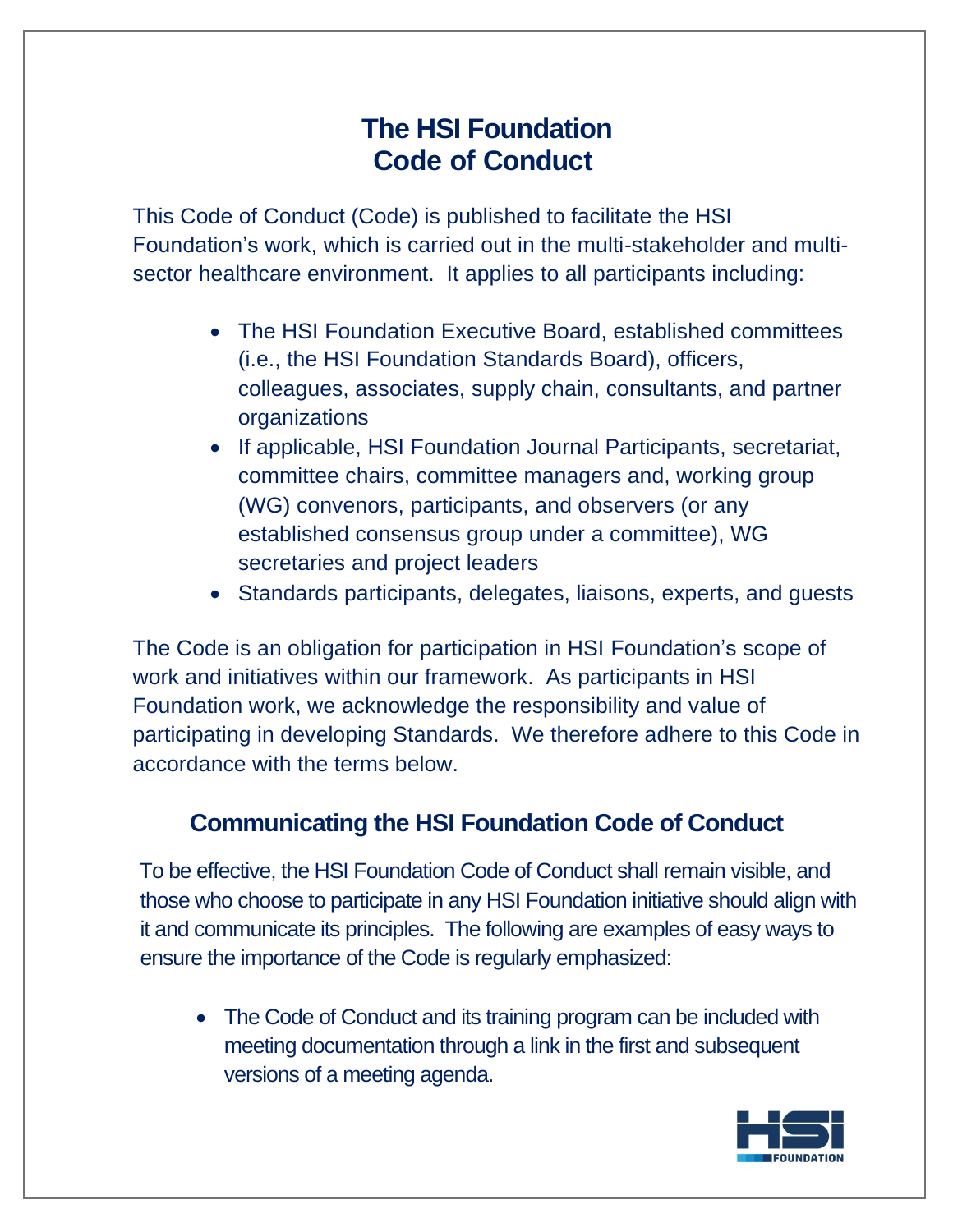- Leaders can present the Code at the start of each committee or working group meeting with a brief presentation of why it is important and the commitment of all participating to uphold the Code and act appropriately.
- Meeting reports may include the details of any discussions on the Code.

It is the responsibility of all HSI Foundation stakeholders to ensure compliance and to raise concerns as soon as possible if they perceive a case of behavior that is not in accordance with the HSI Foundation Code of Conduct.

#### **GENERAL PRINCIPLES**

Respect

Diversity of thought

Professional conduct

Concepts of compromise

Consensus-building

## **ETHICAL CONDUCT**

Promote a culture of open, honest, fair, and ethical behavior

Act in good faith, with due diligence and care

Engage only in professional debates and discussions that are respectful, professional, non-offensive, non-threatening or non-damaging to the HSI Foundation, and/or the overall process of achieving consensus

Disseminate only truthful and complete information necessary to the full, fair, and complete consideration of the issues

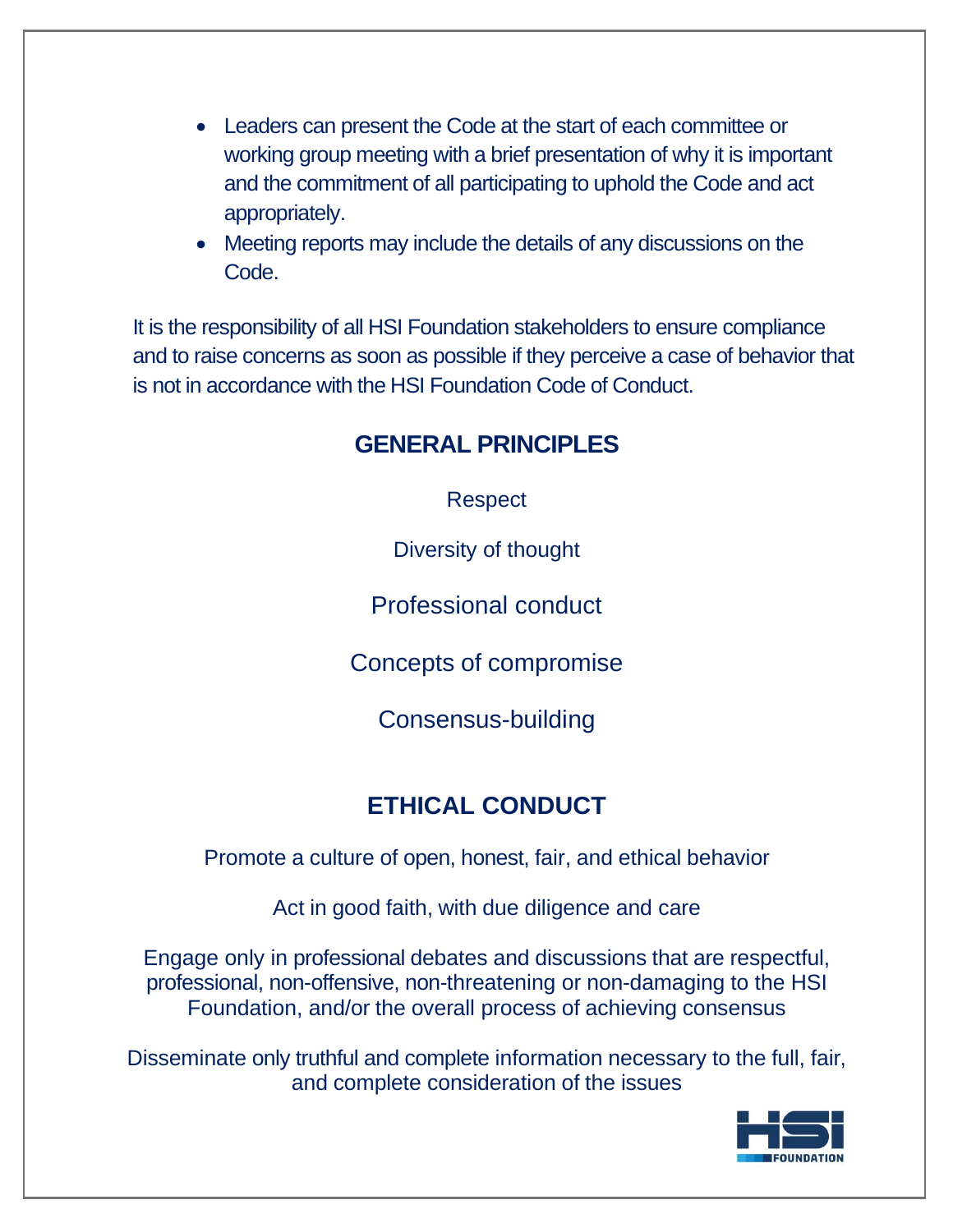### **CONSENSUS & GOVERNANCE**

Agree to a clear purpose & scope

Work for the net benefit of the domestic community with consideration for international alignment

Uphold the key principles of standardization: consensus, transparency, openness, impartiality, effectiveness, relevance, coherence, and the development dimension

Identify and communicate disputes in a timely manner to ensure rapid resolution

Advance standards development within the agreed scope while managing their development

Plan and ensure the timely development of domestic standards while managing effective representation

Work within the established applicable American National Standards Institute (ANSI), ISO and/or Healthcare Standards Institute (ANSI Accredited Standards Developer (ASD)) procedures, directives, guidelines, rules, regulations, policies, executive session deliberations and/or directives

Promote and support the overall mission, vision, and values, as well as the purpose and objectives of the voluntary consensus standards system

Make known any considerations that may affect interests or points of view, avoiding real or perceived conflicts of interest whenever possible

Safeguard the reputation, brand, and integrity of the HSI Foundation

Participants should confine their comments during public forums, discussions, debates, and deliberations to the merits of the specific technical issues under review, shall interact in a respectful and collaborative manner, and shall refrain from extraneous political or social commentary.